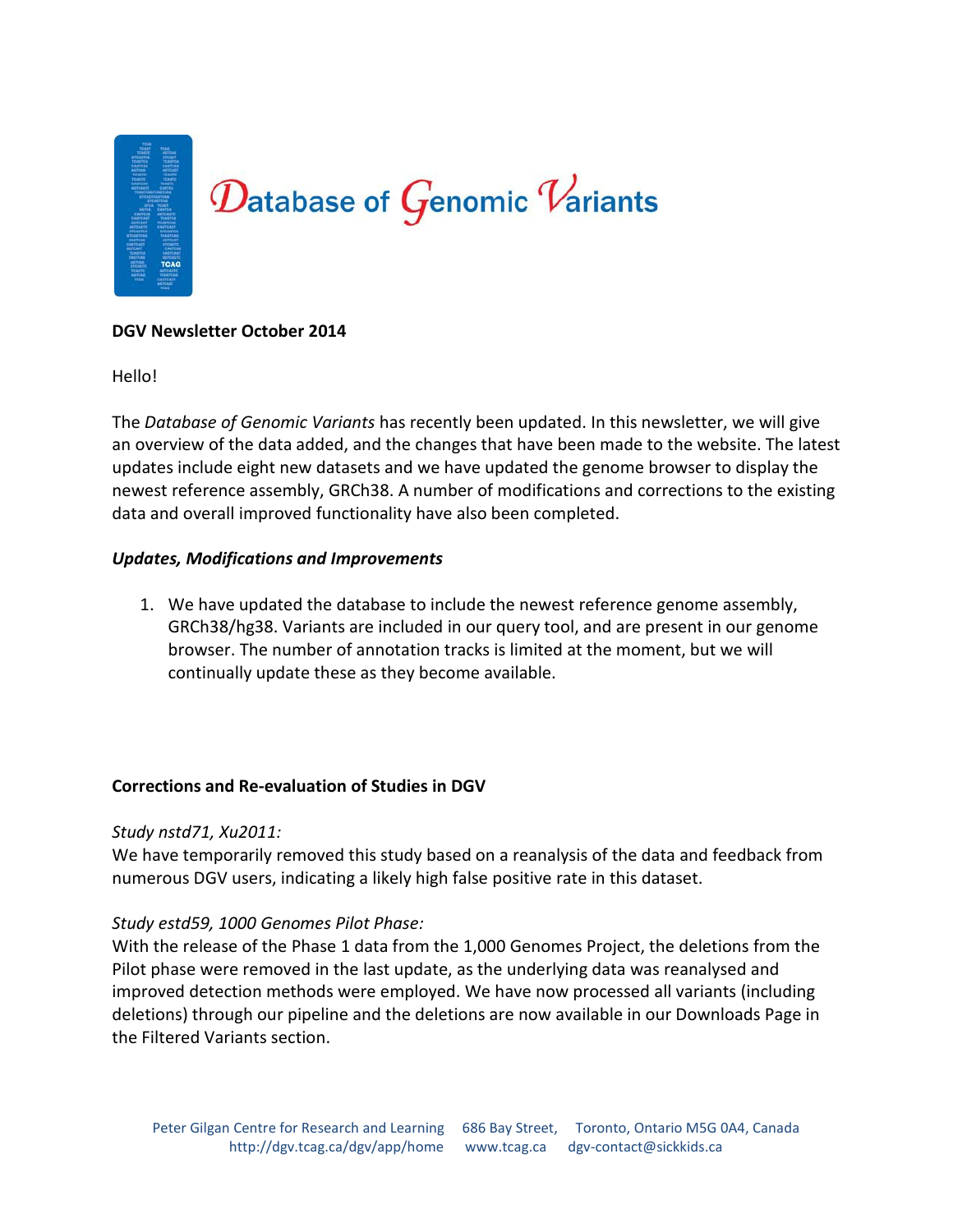## *Study nstd54, Cooper2011:*

The dataset has been reanalysed and we are now able to identify variants found only in control samples and these have now been added into DGV.

## Study *estd20 Conrad2009:*

The number of samples reported in our Query Tool has been changed to 40 (from 451) to reflect the actual number of samples tested, vs. the number of samples used in the validation experiments.

## Study nstd41 *Iafrate2004:*

The number of samples reported in our Query Tool and variant details pages have been corrected to reflect the actual number of samples tested (n=39).

Study nstd46 *Campbell2011:* The underlying sample level calls (with sample identifiers) are now available for this study.

## Study nstd22 *McCarroll2008:*

The underlying sample level calls (with sample identifiers) are now available for this study.

#### Study estd1 *Redon2006:*

The underlying data has been reanalysed, and the relationship between the variant calls and variant regions have been corrected. As a result, the proper variant subtype is annotated in the database.

#### Study estd49 *Gusev2009:*

The underlying data has been reanalysed, and the relationship between the variant calls and variant regions have been corrected. As a result, the proper variant subtype is annotated in the database.

#### Study nstd29 *Locke2006:*

The underlying sample level calls were updated with corrected versions now available for this study.

#### Study nstd23 *Young2008:*

The underlying data has been reanalysed, and the relationship between the variant calls and variant regions have been corrected. As a result, the complete set of variant calls is available with the sample level information annotated to each region.

#### Study nstd35 *Kidd2010:*

Miscellaneous: Variant region nsv519796 and its supporting variants nssv689256 and nssv658757 were removed, as these could not be validated experimentally.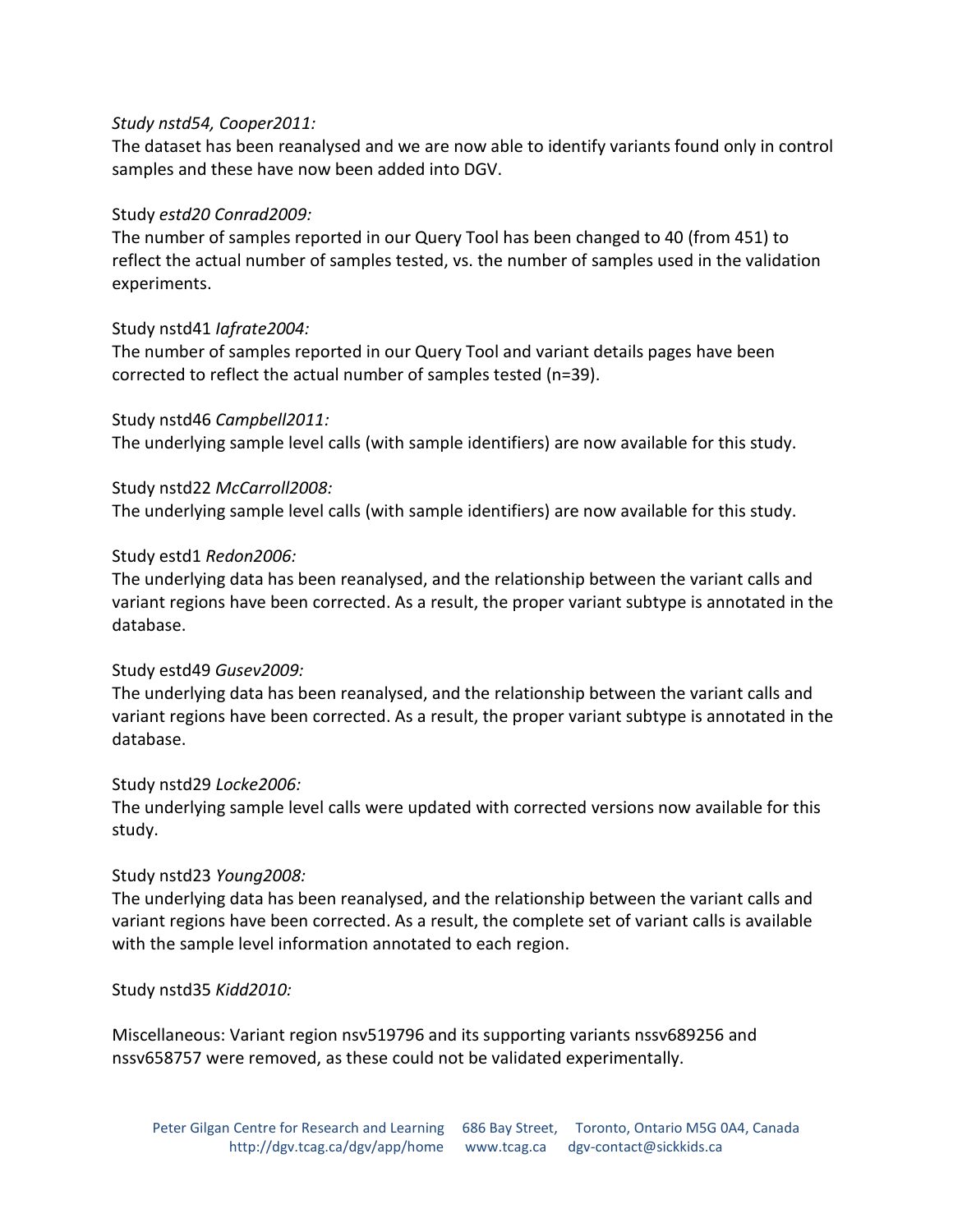# **New Studies and New Datasets Added to the Database of Genomic Variants**

1. Vogler 2010. Study Accession = estd203

**Microarray-based maps of copy-number variant regions in European and sub-Saharan populations.** Vogler C, Gschwind L, Röthlisberger B, Huber A, Filges I, Miny P, Auschra B, Stetak A, Demougin P, Vukojevic V, Kolassa IT, Elbert T, de Quervain DJ, Papassotiropoulos A. PLoS One. 2010 Dec 16;5(12):e15246. PubMed PMID: 21179565.

The genetic basis of phenotypic variation can be partially explained by the presence of copynumber variations (CNVs). Currently available methods for CNV assessment include highdensity single-nucleotide polymorphism (SNP) microarrays that have become an indispensable tool in genome-wide association studies (GWAS). However, insufficient concordance rates between different CNV assessment methods call for cautious interpretation of results from CNV-based genetic association studies. Here we provide a cross-population, microarray-based map of copy-number variant regions (CNVRs) to enable reliable interpretation of CNV association findings. We used the Affymetrix Genome-Wide Human SNP Array 6.0 to scan the genomes of 1167 individuals from two ethnically distinct populations (Europe, N=717; Rwanda, N=450). Three different CNV-finding algorithms were tested and compared for sensitivity, specificity, and feasibility. Two algorithms were subsequently used to construct CNVR maps, which were also validated by processing subsamples with additional microarray platforms (Illumina 1M-Duo BeadChip, Nimblegen 385K aCGH array) and by comparing our data with publicly available information. Both algorithms detected a total of 42669 CNVs, 74% of which clustered in 385 CNVRs of a cross-population map. These CNVRs overlap with 862 annotated genes and account for approximately 3.3% of the haploid human genome.We created comprehensive cross-populational CNVR-maps. They represent an extendable framework that can leverage the detection of common CNVs and additionally assist in interpreting CNV-based association studies.

#### 2. Chia2012. Study Accession = estd198

**High-resolution SNP microarray investigation of copy number variations on chromosome 18 in a control cohort.** Chia NL, Bryce M, Hickman PE, Potter JM, Glasgow N, Koerbin G, Danoy P, Brown MA, Cavanaugh J. Cytogenet Genome Res. 2013;141(1):16-25. doi: 10.1159/000350767. Epub 2013 Apr 26. PubMed PMID: 23635498.

Copy number variations (CNVs) as described in the healthy population are purported to contribute significantly to genetic heterogeneity. Recent studies have described CNVs using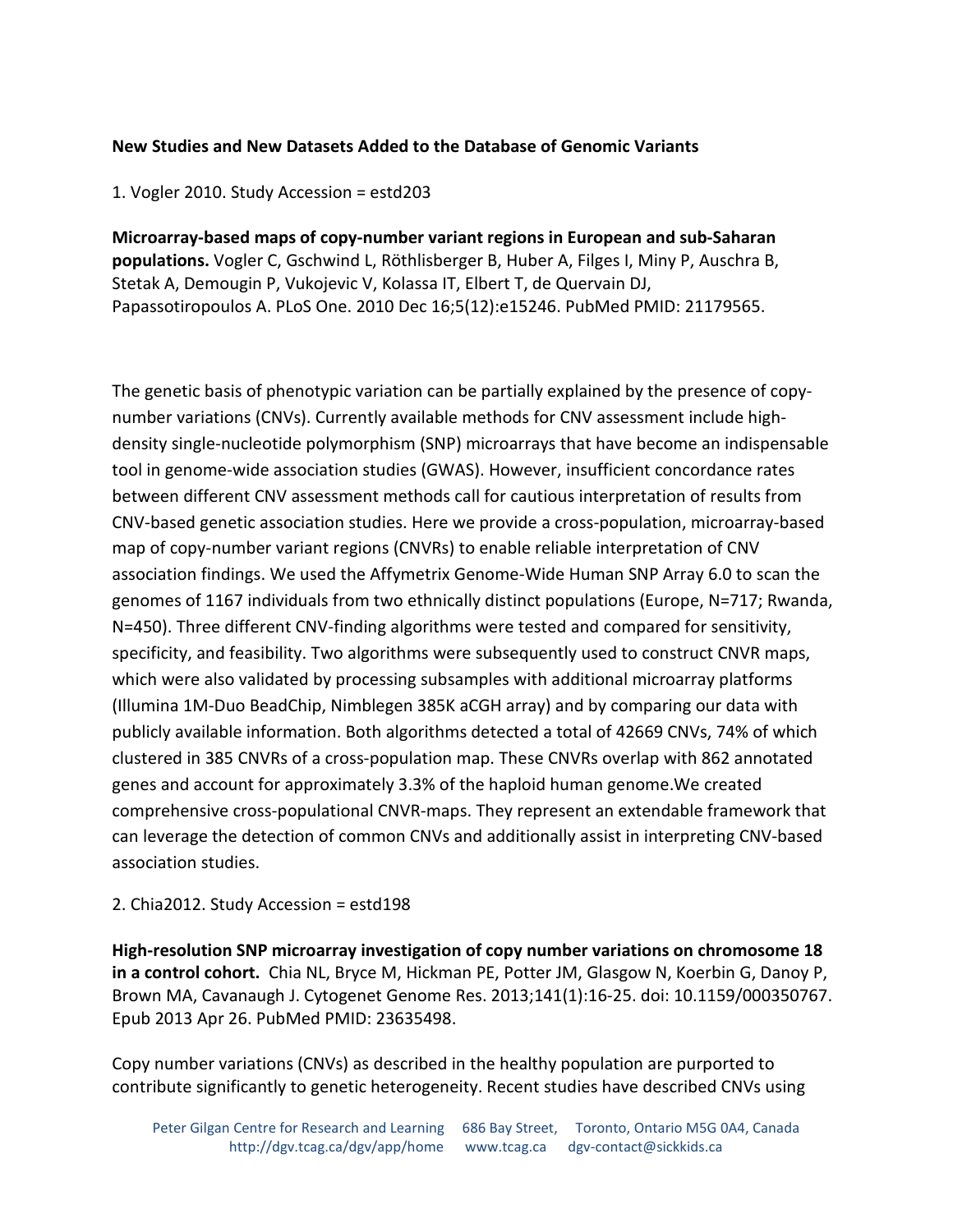lymphoblastoid cell lines or by application of specifically developed algorithms to interrogate previously described data. However, the full extent of CNVs remains unclear. Using high-density SNP array, we have undertaken a comprehensive investigation of chromosome 18 for CNV discovery and characterisation of distribution and association with chromosome architecture. We identified 399 CNVs, of which loss represents 98%, 58% are less than 2.5 kb in size and 71% are intergenic. Intronic deletions account for the majority of copy number changes with gene involvement. Furthermore, one-third of CNVs do not have putative breakpoints within repetitive sequences. We conclude that replicative processes, mediated either by repetitive elements or microhomology, account for the majority of CNVs in the healthy population. Genomic instability involving the formation of a non-B structure is demonstrated in one region.

3. Pang2013b. Study Accession = estd209

**Performance of high-throughput sequencing for the discovery of genetic variation across the complete size spectrum.** Pang AW, Macdonald JR, Yuen RK, Hayes VM, Scherer SW. G3 (Bethesda). 2014 Jan 10;4(1):63-5. PubMed PMID: 24192839.

We observed that current high-throughput sequencing approaches only detected a fraction of the full size-spectrum of insertions, deletions, and copy number variants compared with a previously published, Sanger-sequenced human genome. The sensitivity for detection was the lowest in the 100- to 10,000-bp size range, and at DNA repeats, with copy number gains harder to delineate than losses. We discuss strategies for discovering the full spectrum of genetic variation necessary for disease association studies.

4. Schrider2013. Study Accession = nstd78

**Gene copy-number polymorphism caused by retrotransposition in humans**. Schrider DR, Navarro FC, Galante PA, Parmigiani RB, Camargo AA, Hahn MW, de Souza SJ. PLoS Genet. 2013;9(1):e1003242. Epub 2013 Jan 24. PubMed PMID: 23359205.

The era of whole-genome sequencing has revealed that gene copy-number changes caused by duplication and deletion events have important evolutionary,functional, and phenotypic consequences. Recent studies have therefore focused on revealing the extent of variation in copy-number within natural populations of humans and other species. These studies have found a large number of copy-number variants (CNVs) in humans, many of which have been shown to have clinical or evolutionary importance. For the most part, these studies have failed to detect an important class of gene copy-number polymorphism: gene duplications caused by retrotransposition, which result in a new intron-less copy of the parental gene being inserted into a random location in the genome. Here we describe a computational approach leveraging next-generation sequence data to detect gene copy-number variants caused by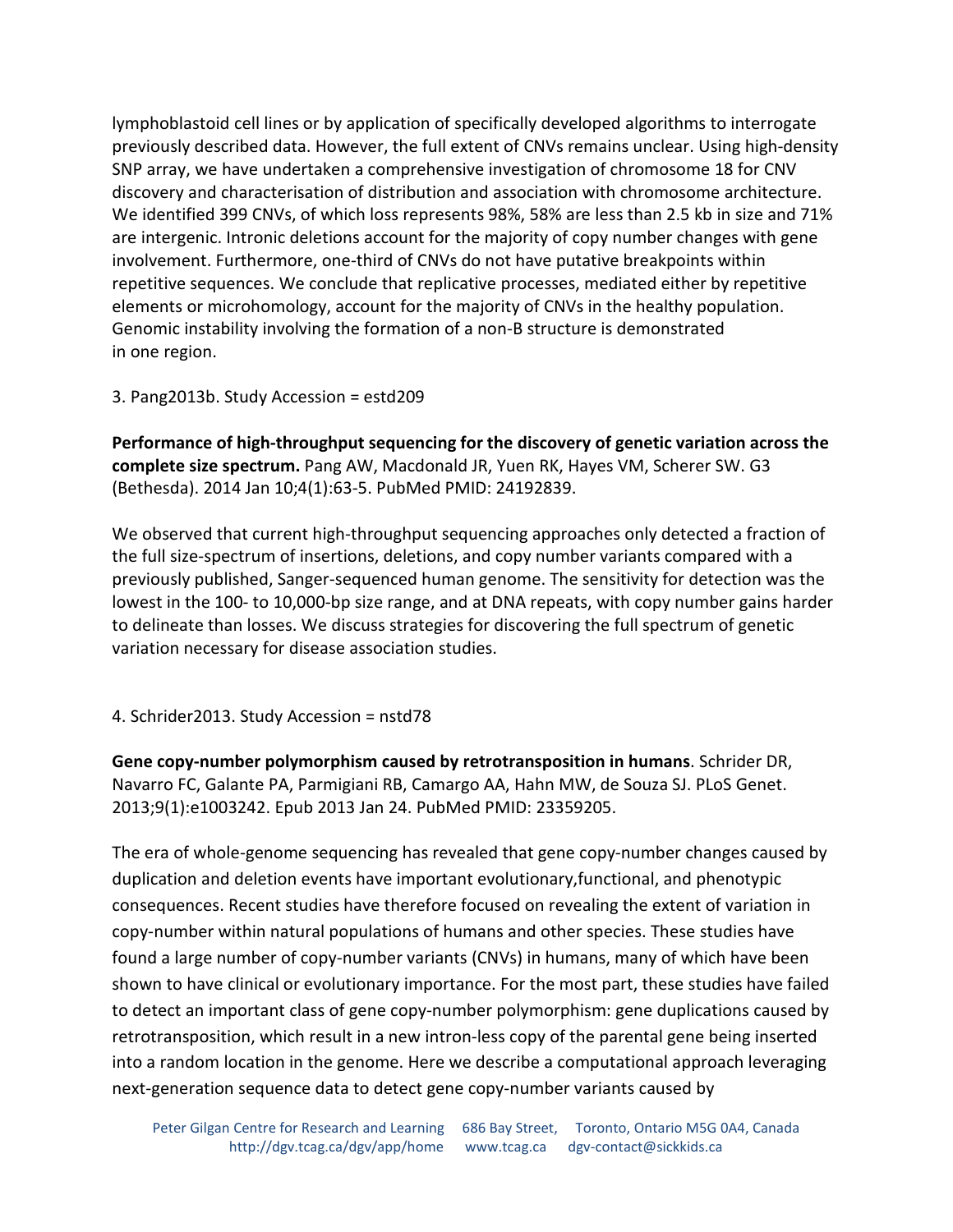retrotransposition (retroCNVs), and we report the first genome-wide analysis of these variants in humans. We find that retroCNVs account for a substantial fraction of gene copy-number differences between any two individuals. Moreover, we show that these variants may often result in expressed chimeric transcripts, underscoring their potential for the evolution of novel gene functions. By locating the insertion sites of these duplicates, we are able to show that retroCNVs have had an important role in recent human adaptation, and we also uncover evidence that positive selection may currently be driving multiple retroCNVs toward fixation. Together these findings imply that retroCNVs are an especially important class of polymorphism, and that future studies of copy-number variation should search for these variants in order to illuminate their potential evolutionary and functional relevance.

# 5. Cooper2011. Study Accession = nstd54

**A copy number variation morbidity map of developmental delay**. Cooper GM, Coe BP, Girirajan S, Rosenfeld JA, Vu TH, Baker C, Williams C, Stalker H, Hamid R, Hannig V, Abdel-Hamid H, Bader P, McCracken E, Niyazov D, Leppig K, Thiese H, Hummel M, Alexander N, Gorski J, Kussmann J, Shashi V, Johnson K, Rehder C, Ballif BC, Shaffer LG, Eichler EE.. Nat Genet. 2011 Aug 14;43(9):838-46. PubMed PMID: 21841781;

To understand the genetic heterogeneity underlying developmental delay, we compared copy number variants (CNVs) in 15,767 children with intellectual disability and various congenital defects (cases) to CNVs in 8,329 unaffected adult controls. We estimate that ~14.2% of disease in these children is caused by CNVs >400 kb. We observed a greater enrichment of CNVs in individuals with craniofacial anomalies and cardiovascular defects compared to those with epilepsy or autism. We identified 59 pathogenic CNVs, including 14 new or previously weakly supported candidates, refined the critical interval for several genomic disorders, such as the 17q21.31 microdeletion syndrome, and identified 940 candidate dosage-sensitive genes. We also developed methods to opportunistically discover small, disruptive CNVs within the large and growing diagnostic array datasets. This evolving CNV morbidity map, combined with exome and genome sequencing, will be critical for deciphering the genetic basis of developmental delay, intellectual disability and autism spectrum disorders.

#### 6. Sudmant2013. Study Accession = nstd82

**Evolution and diversity of copy number variation in the great ape lineage.** Sudmant PH, Huddleston J, Catacchio CR, Malig M, Hillier LW, Baker C, Mohajeri K, Kondova I, Bontrop RE, Persengiev S, Antonacci F, Ventura M, Prado-Martinez J; Great Ape Genome Project, Marques-Bonet T, Eichler EE. Genome Res. 2013 Sep;23(9):1373-82. PubMed PMID:23825009.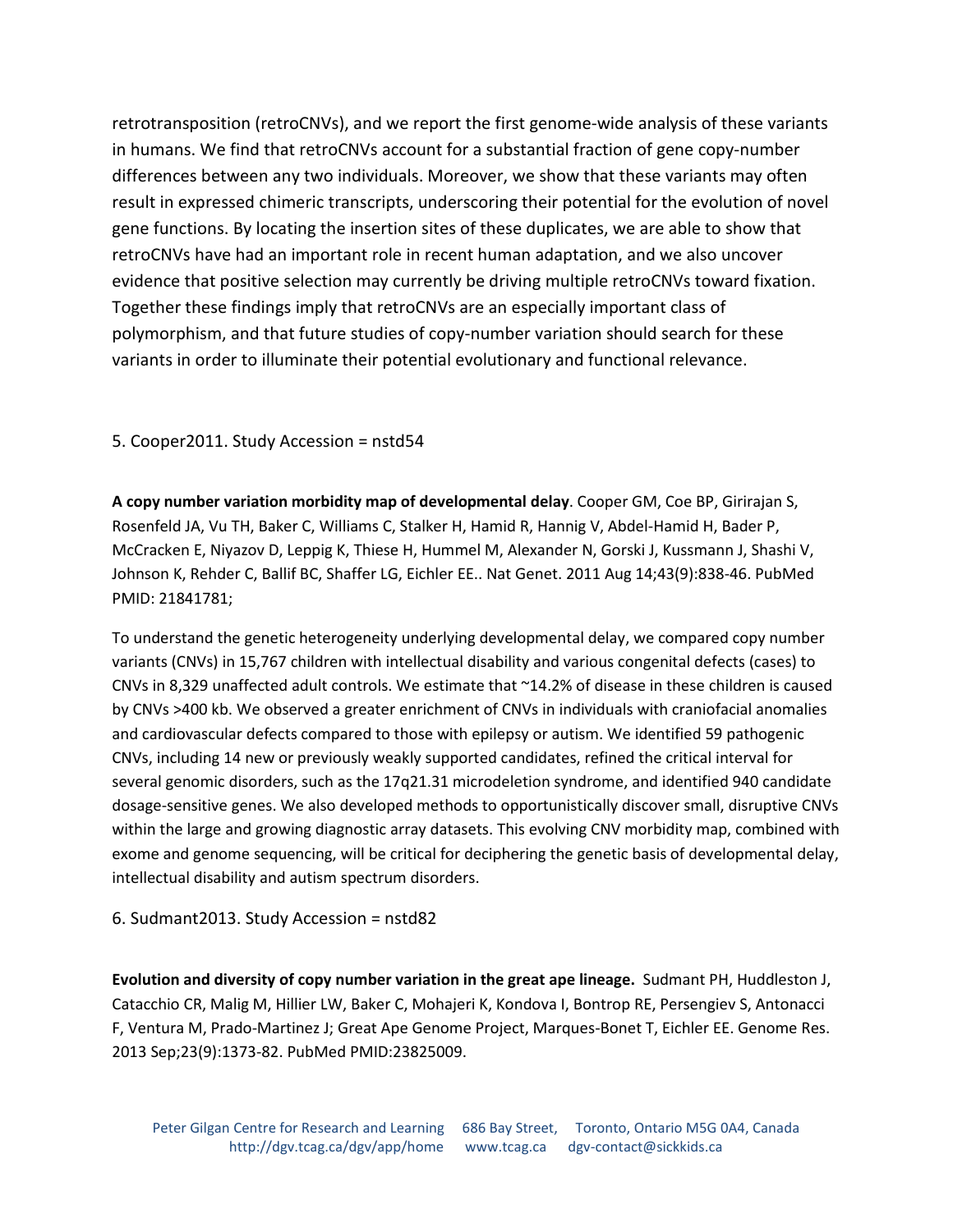Copy number variation (CNV) contributes to disease and has restructured the genomes of great apes. The diversity and rate of this process, however, have not been extensively explored among great ape lineages. We analyzed 97 deeply sequenced great ape and human genomes and estimate 16% (469 Mb) of the hominid genome has been affected by recent CNV. We identify a comprehensive set of fixed gene deletions ( $n = 340$ ) and duplications ( $n = 405$ ) as well as >13.5 Mb of sequence that has been specifically lost on the human lineage. We compared the diversity and rates of copy number and single nucleotide variation across the hominid phylogeny. We find that CNV diversity partially correlates with single nucleotide diversity ( $r(2) = 0.5$ ) and recapitulates the phylogeny of apes with few exceptions. Duplications significantly outpace deletions (2.8-fold). The load of segregating duplications remains significantly higher in bonobos, Western chimpanzees, and Sumatran orangutans-populations that have experienced recent genetic bottlenecks ( $P = 0.0014$ , 0.02, and 0.0088, respectively). The rate of fixed deletion has been more clocklike with the exception of the chimpanzee lineage, where we observe a twofold increase in the chimpanzee-bonobo ancestor (P = 4.79  $\times$  10(-9)) and increased deletion load among Western chimpanzees ( $P = 0.002$ ). The latter includes the first genomic disorder in a chimpanzee with features resembling Smith-Magenis syndrome mediated by a chimpanzee-specific increase in segmental duplication complexity. We hypothesize that demographic effects, such as bottlenecks, have contributed to larger and more gene-rich segments being deleted in the chimpanzee lineage and that this effect, more generally, may account for episodic bursts in CNV during hominid evolution.

#### 7. Dogan2014. Study Accession = nstd73

**Whole genome sequence of a Turkish individual.** Dogan H, Can H, Otu HH. PLoS One. 2014 Jan 9;9(1):e85233. eCollection 2014. PubMed PMID: 24416366.

Although whole human genome sequencing can be done with readily available technical and financial resources, the need for detailed analyses of genomes of certain populations still exists. Here we present, for the first time, sequencing and analysis of a Turkish human genome. We have performed 35x coverage using paired-end sequencing, where over 95% of sequencing reads are mapped to the reference genome covering more than 99% of the bases. The assembly of unmapped reads rendered 11,654 contigs, 2,168 of which did not reveal any homology to known sequences, resulting in ~1 Mbp of unmapped sequence. Single nucleotide polymorphism (SNP) discovery resulted in 3,537,794 SNP calls with 29,184 SNPs identified in coding regions, where 106 were nonsense and 259 were categorized as having a high-impact effect. The homo/hetero zygosity (1,415,123:2,122,671 or 1:1.5) and transition/transversion ratios (2,383,204:1,154,590 or 2.06:1) were within expected limits. Of the identified SNPs, 480,396 were potentially novel with 2,925 in coding regions, including 48 nonsense and 95 high-impact SNPs. Functional analysis of novel high-impact SNPs revealed various interaction networks, notably involving hereditary and neurological disorders or diseases. Assembly results indicated 713,640 indels (1:1.09 insertion/deletion ratio), ranging from -52 bp to 34 bp in length and causing about 180 codon insertion/deletions and 246 frame shifts. Using paired-end- and read-depth-based methods, we discovered 9,109 structural variants and compared our variant findings with other populations. Our results suggest that whole genome sequencing is a